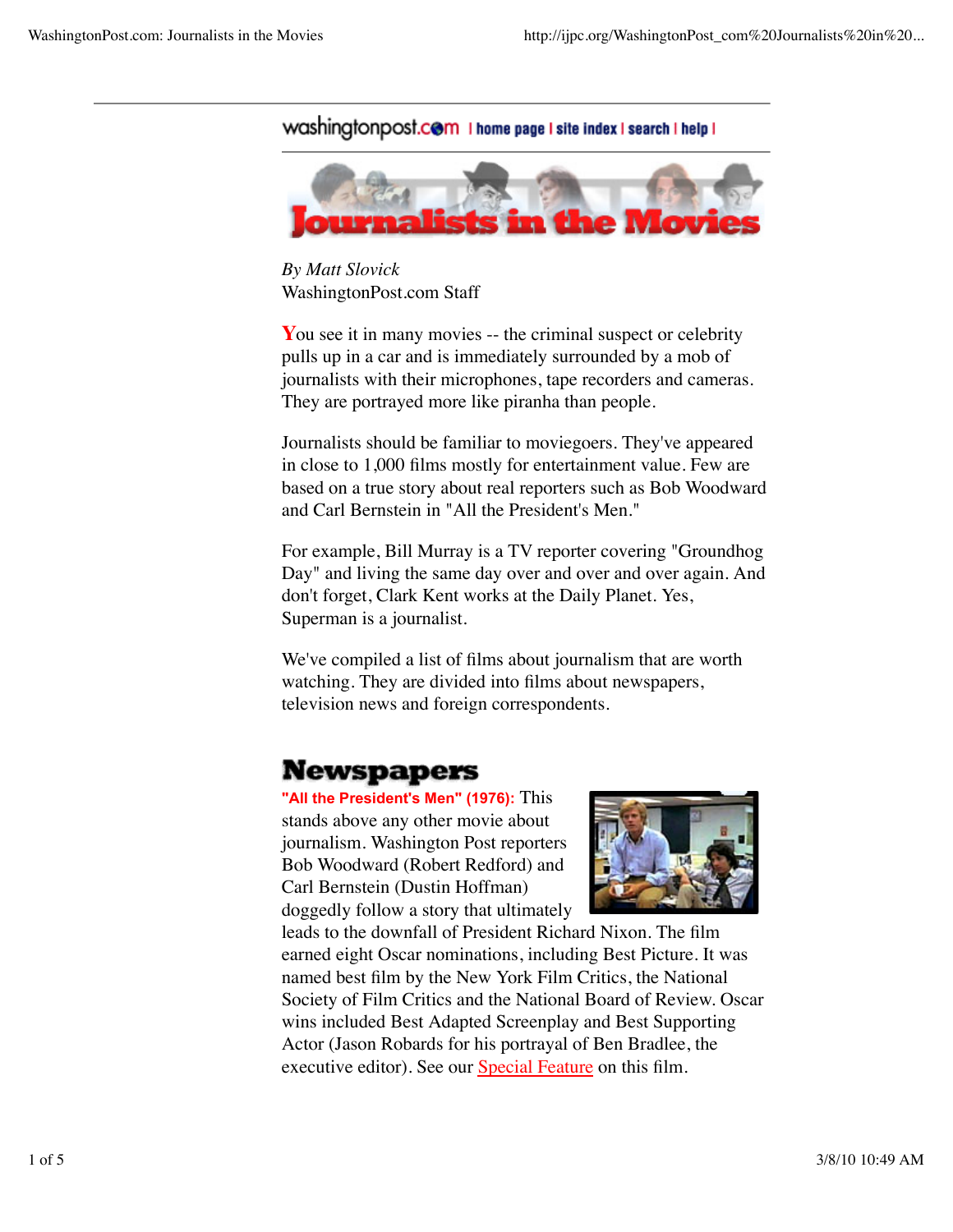**"Citizen Kane" (1941):** This movie consistently makes lists of the "best films ever made." It employs a variety of film-making techniques: quick cuts, imaginative dissolves, deep-focus photography. Many presume Charles Foster Kane was based on



William Randolph Hearst, who controlled a vast media empire. Director, star and writer Orson Welles, just 25, denied the claim. But a Hearst employee, Louella Parsons, who wrote a gossip column read nationally, launched a campaign to ban the film and even have it destroyed. Hearst, 79 at the time, reportedly saw the movie

and liked it. In the film, a reporter traces the life of Kane, a newspaper magnate who aspires to political office. The film received nine Oscar nominations, including Best Picture, but won just one for Best Original Screenplay (Welles and Herman J. Mankiewicz, a former reporter). "Rosebud."

**"His Girl Friday" (1940):** Howard Hawks directed this comical remake of "The Front Page" (1931). Editor Walter Burns (Cary Grant) finds out that his ex-wife, Hildy Johnson (Rosalind Russell), is going to quit as a reporter and get married to lead a normal life. When a convicted killer escapes the night before he is to hang, Burns convinces Johnson that she could get one last scoop before it's over. He also hopes to win her back in the

meantime. The film moves at breakneck speed. After the actors learned their lines, Hawks instructed them to talk fast and move quickly. Hawks used four microphones to pick up the many reporters talking at the same time.



At points the actors spoke at 240 words per minute -- 130 words per minute faster than normal. The film gives you a glimpse into old-fashioned journalism, when reporters rushed to the phones to dictate their stories in order to make deadline. Russell got this great role, which was written for a man in the original, after names like Katharine Hepburn, Jean Arthur, Claudette Colbert and Carole Lombard turned it down.

**"The Big Carnival" (1951):** This Billy Wilder film shows how a cynical reporter Charles Tatum (Kirk Douglas) tries to exploit the "human interest story." When a man gets trapped in a mine, Tatum does whatever he can to keep the story alive so he can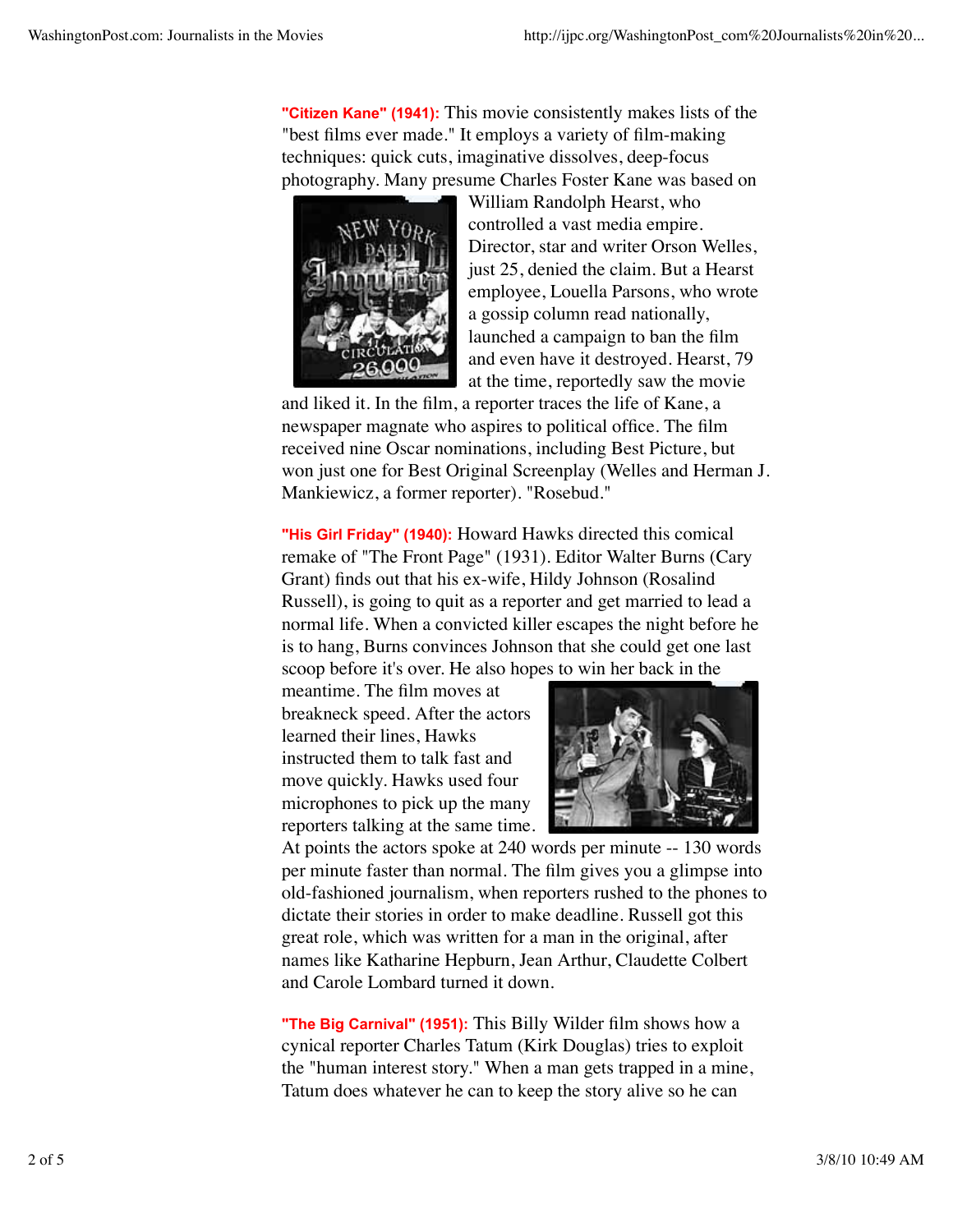continue writing exclusive stories. He even has an affair with the trapped man's wife (Jan Sterling). All kinds of groups flock to the town, including vendors, creating a carnival atmosphere. But before Tatum and the woman can cash in on the situation, even more tragedy strikes. Originally titled "Ace in the Hole," the film was extremely controversial. It received an Oscar nomination for Best Original Screenplay. Unfortunately, it's not available on video.

**"It Happened One Night" (1934):** Claudette Colbert plays a runaway heiress, Ellie Andrews, whose father puts up a \$10,000 reward to get her back. Peter Warne (Clark Gable), a recently fired reporter, recognizes her and thinks his scoop will get him back his job. Of course in this Frank Capra romantic comedy, they fall in love. The film includes the classic hitchhiking scene in which Warne fails and Andrews triumphs by showing a little leg. One of three movies to win Oscars for the five major categories (Best Picture, Director, Actor, Actress and (Adapted) Screenplay. The others were "One Flew Over the Cuckoo's Nest" (1975) and "The Silence of the Lambs" (1991).

**"Meet John Doe" (1941):** Yet another Frank Capra film. When reporter Ann Mitchell (Barbara Stanwyck) is fired, she angrily writes a piece about an idealist named John Doe, the Average Joe who is pushed around by everyone above him. In a Mitchellwritten letter to the paper, Doe says he'll leap from City Hall on Christmas Eve. The public response is incredible. Mitchell confesses to the editor that he doesn't exist. She goes to the politically ambitious publisher D. B. Norton (Edward Arnold) with a scheme to get an impostor, John Willoughby (Gary Cooper), to keep the story alive. The John Doe movement takes on a life of its own. And the publisher plans to use John Doe as a launching pad for his run at the presidency. When Doe threatens to blow the whistle, the publisher tells a convention crowd that John Doe is a fake and has stolen donations. The movement dissolves. John Doe feels the only way he can revive the movement is throwing himself off City Hall on Christmas Eve. But Mitchell and a number of Joe Doe Club members stop him. The publisher's presidential dreams are squashed. The film received an Oscar nomination for Best Original Screenplay.

**"Deadline USA" (1952):** Ed Hutcheson (Humphrey Bogart) is the editor of The Day, which is about to be sold by the greedy daughters of the newspaper's founder. Meanwhile, the paper has been on a crusade to expose the local mob boss, Rienzi (Martin Gabel), by linking him to a murder. The mother of the victim has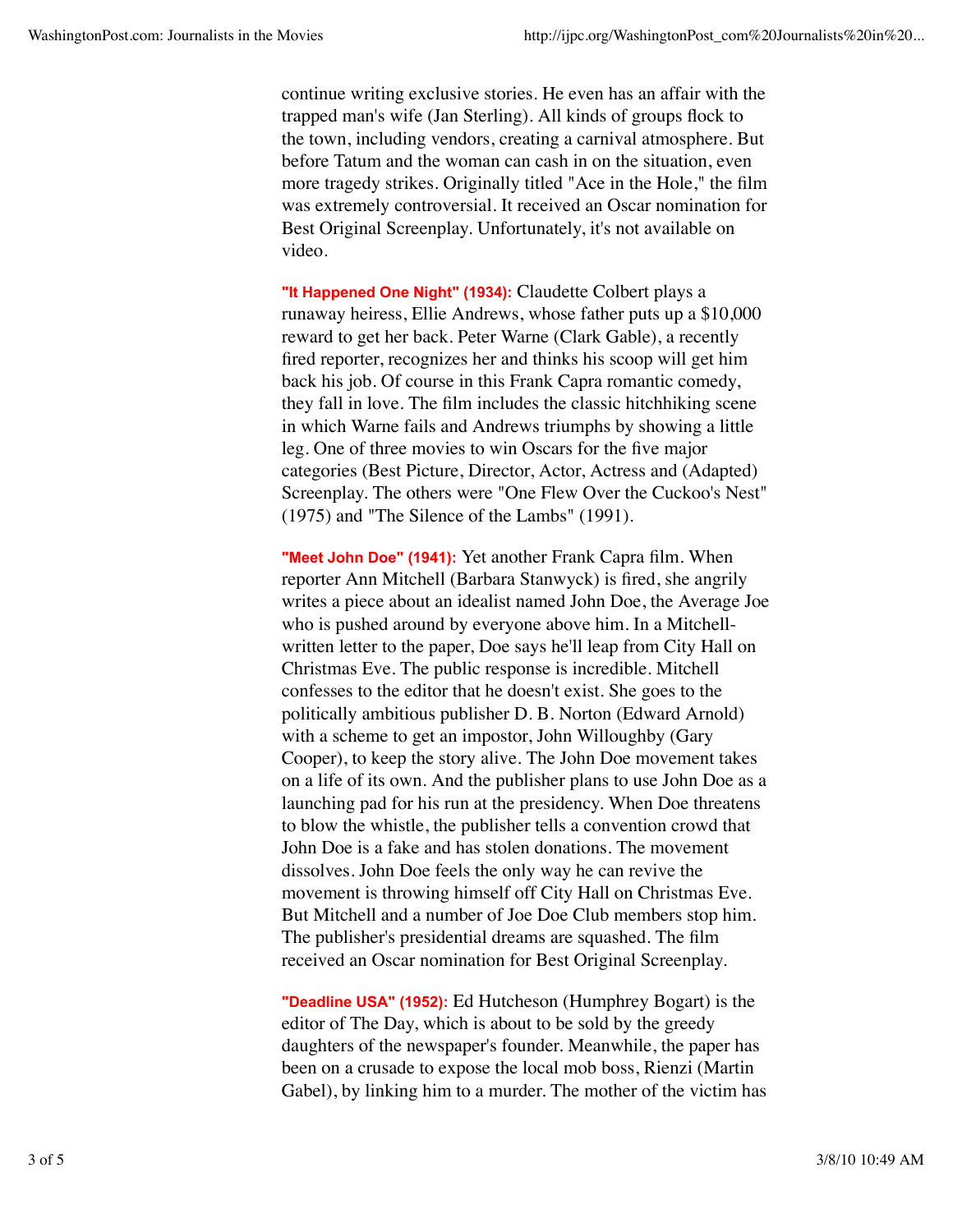been reading the stories and turns over her daughter's diary. The last edition of the newspaper features the diary, which proves that Rienzi is a murderer and the head of the city's organized crime. Hutcheson also wins back his estranged wife (Kim Hunter). Producer Sol C. Siegel and writer/director Richard Brooks previously worked in the newspaper business. The film also stars Ethel Barrymore and Ed Begley.



**"Absence of Malice" (1981):** This movie paints the opposite picture of the "Fourth Estate" to that portrayed in "All the President's Men." Paul Newman is Michael Gallagher, a legitimate businessman who happens to be

the son of a dead mobster. A federal investigator is out to get him and leaks information to reporter Megan Carter (Sally Field). She writes a story linking Gallagher to the disappearance of a labor leader. Carter's questionable ethics continue when she gets involved with Gallagher. Gallagher later plots his revenge and gets it. Directed by Syndey Pollack, the film earned Oscar nominations for Newman (Best Actor), Melinda Dillon (Best Supporting Actress) and Kurt Luedtke, a former reporter (Best Original Screenplay).

**"The Mean Season" (1985):** A serial killer contacts reporter Malcolm Anderson (Kurt Russell), who ends up having him as an exclusive source. After each killing, the murderer gets front-page attention as do Anderson's stories. When Anderson becomes the bigger celebrity, the "Numbers Killer" kidnaps the reporter's live-in girlfriend (Mariel



Hemingway). This film also touches on journalistic ethics but turns into a typical Hollywood thriller. Richard Masur plays Russell's editor. The screenplay is based on the novel "In the Heat of the Summer" by former Miami Herald police reporter John Katzenbach.

**"The Paper" (1994):** The movie shows you 24 hours in the life of a New York tabloid scattered with colorful newspaper characters that deliver "the daily miracle." Henry Hackett (Michael Keaton) is the city editor who's at odds with Alicia Clark (Glenn Close), the managing editor. After two white businessmen are slain, two young black men are arrested. Hackett thinks they were set up.